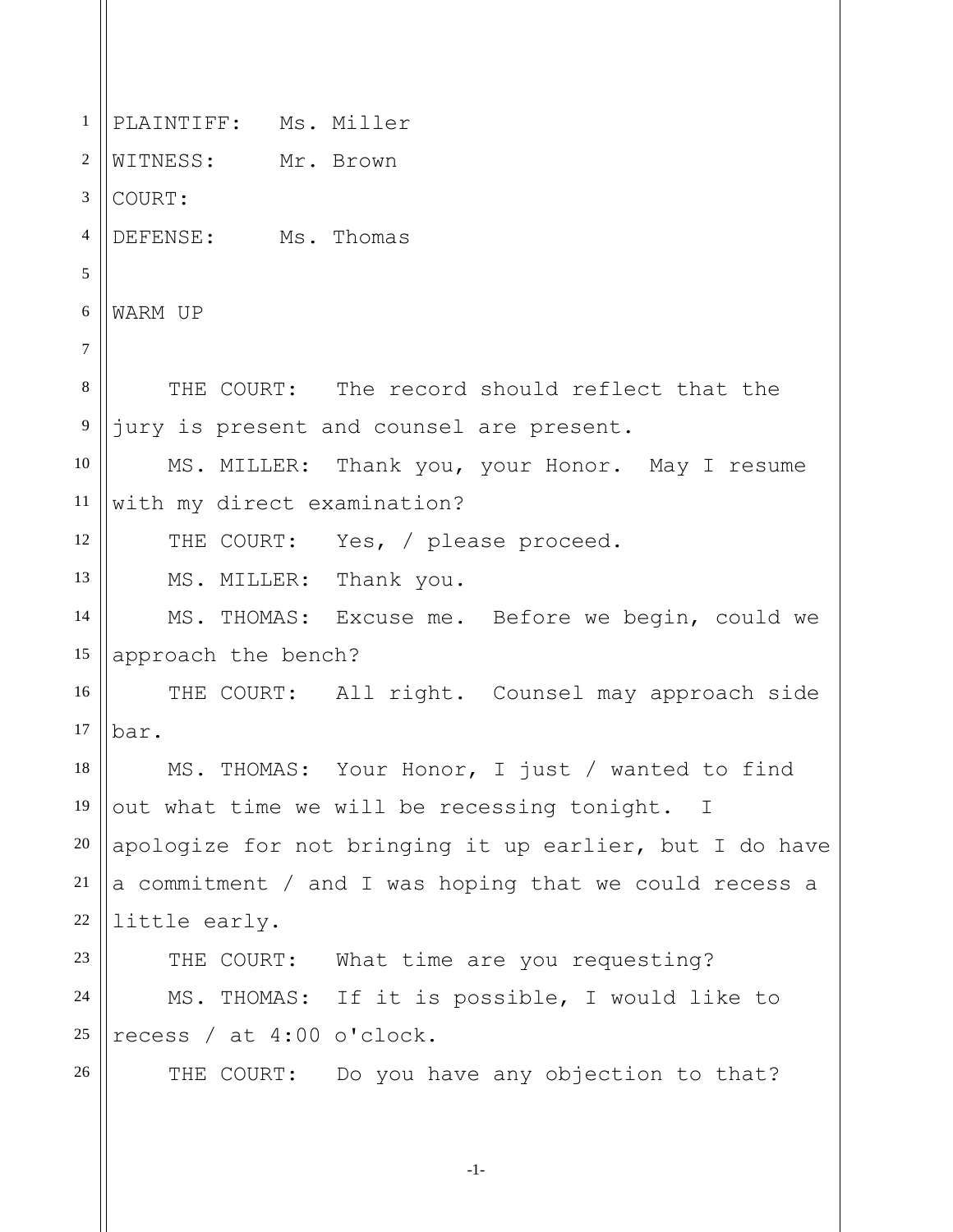1 2 3 4 5 6 7 8 9 10 11 12 13 14 15 16 17 18 19 20 21 22 23 24 25 26 MS. MILLER: No, definitely not. I really don't have much more with this witness anyway. We can / adjourn after that if your Honor wishes. THE COURT: Okay. Let's see how far we can progress with this witness, and then eventually we will see what / happens from there. MS. THOMAS: Thank you again, your Honor. THE COURT: All right. Let's proceed. MS. MILLER: Thank you, your Honor. BY MS. MILLER: Q. Mr. Brown, when we left off before the break / we were discussing about the three of you walking down the street immediately before your friend being struck. Mr. Brown, do you remember that line / of questions? A. Yes, I do. Q. Okay. I just wanted to ask you a couple more questions about that and then we can continue on. A. Okay. / Q. Now, counsel asked you if you had heard anything before Michael was struck by the automobile. You testified that you might have heard a loud / noise. Do you recall now what you heard just immediately prior to the accident? A. Well, I remember that we were all casually talking and then / there was a loud sound that was coming from behind us.

-2-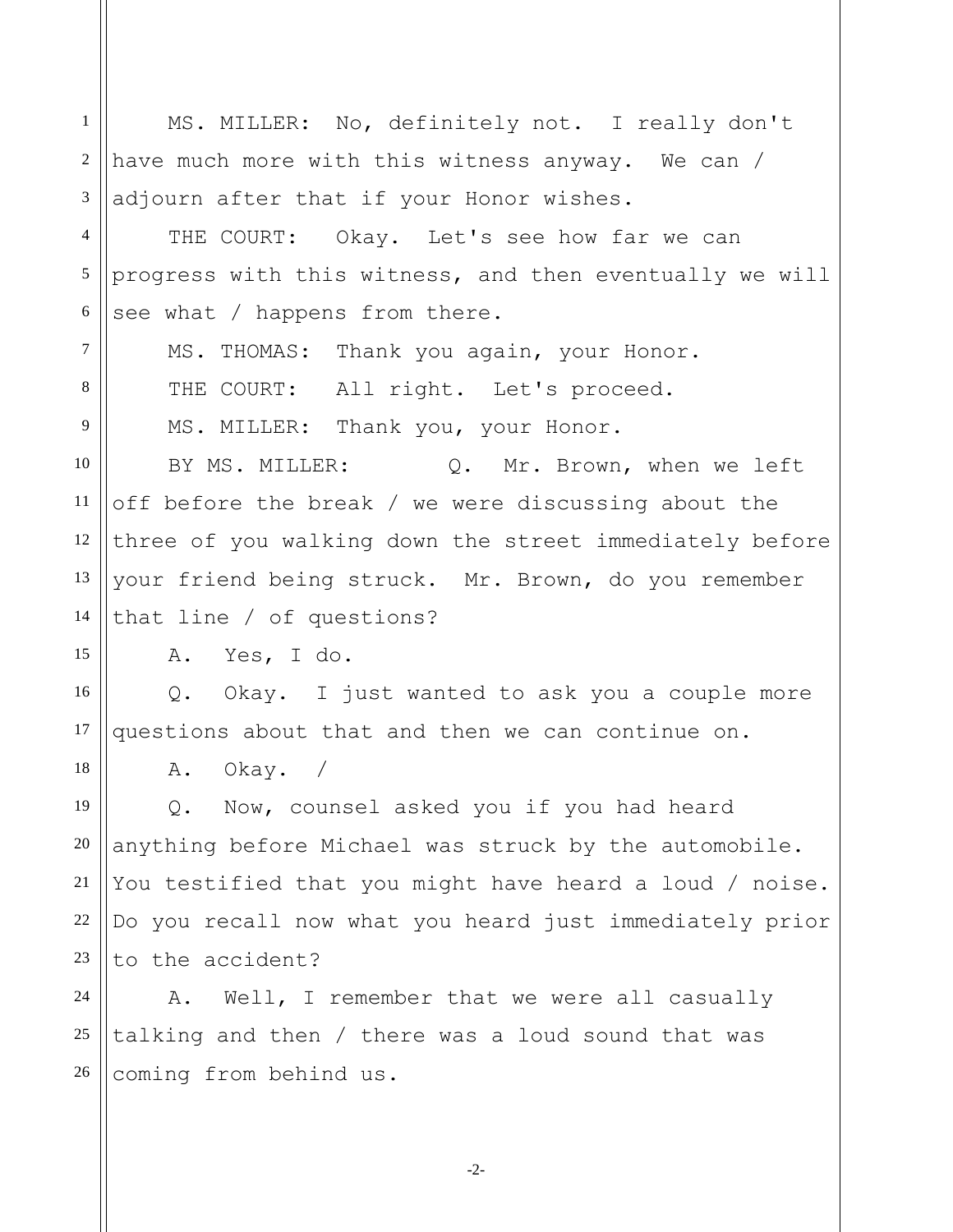| $\mathbf{1}$     | Q. When you testify you were all talking, who was   |
|------------------|-----------------------------------------------------|
| $\sqrt{2}$       | actually speaking at that time? /                   |
| $\mathfrak{Z}$   | I remember the girls were talking about the<br>Α.   |
| $\overline{4}$   | movie we had just seen and I was talking to Michael |
| $\sqrt{5}$       | about going to the beach soon. /                    |
| $\sqrt{6}$       |                                                     |
| $\boldsymbol{7}$ |                                                     |
| $\,8\,$          | **END OF WARMUP**                                   |
| $\overline{9}$   |                                                     |
| $10\,$           |                                                     |
| $11\,$           |                                                     |
| 12               |                                                     |
| 13               |                                                     |
| 14               |                                                     |
| 15               |                                                     |
| 16               |                                                     |
| $17\,$           |                                                     |
| 18               |                                                     |
| 19               |                                                     |
| $20\,$           |                                                     |
| $21\,$           |                                                     |
| $22\,$           |                                                     |
| 23               |                                                     |
| 24               |                                                     |
| 25               |                                                     |
| 26               |                                                     |
|                  |                                                     |
|                  |                                                     |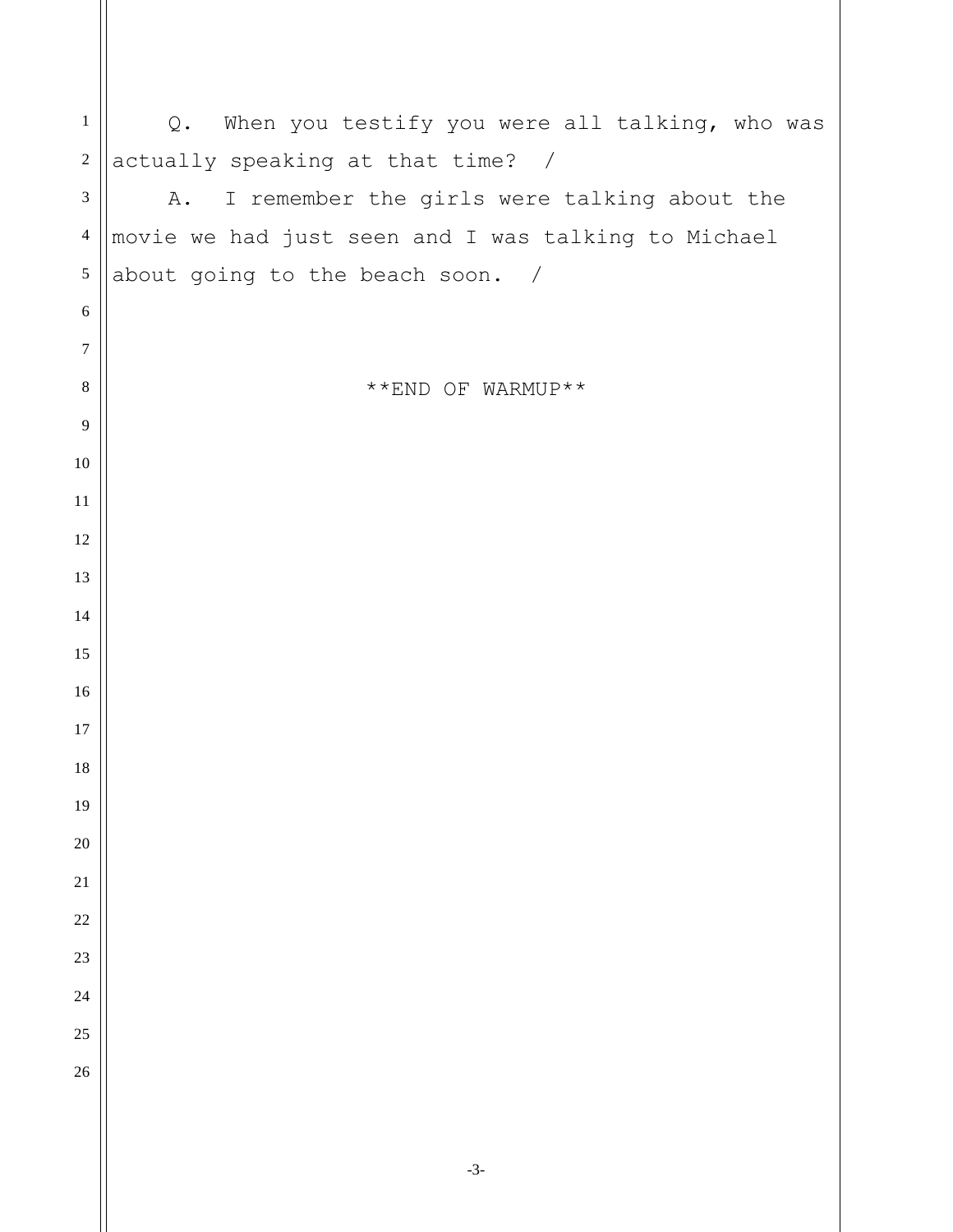1 BEGIN TEST

2

3 4 5 6 7 8 9 10 11 12 13 14 15 16 17 18 19 20 21 22 23 24 25 26 BY MS. MILLER:  $Q$ . There were a couple conversations going on at the same time? A. Yes. Q. We have the diagram here that depicts where you were located on the / sidewalk. I believe we have labeled this before, but I want to be positive that we have the order correct. Could you please describe where / everybody was just before the automobile drove up. A. Michael was sitting on his bicycle and he had one foot on the curb. He wasn't really / riding his bike, but more like walking it while he was talking to us. Q. And were you closest to Michael on the sidewalk? A. Yes. I / was walking right next to him. We were talking about the upcoming weekend. Q. Who was next to you as you were initially walking along? A. Michael / was on my left and Linda was on my right. She and Susan were both on my right. They were really only a short distance / behind me actually.

-4-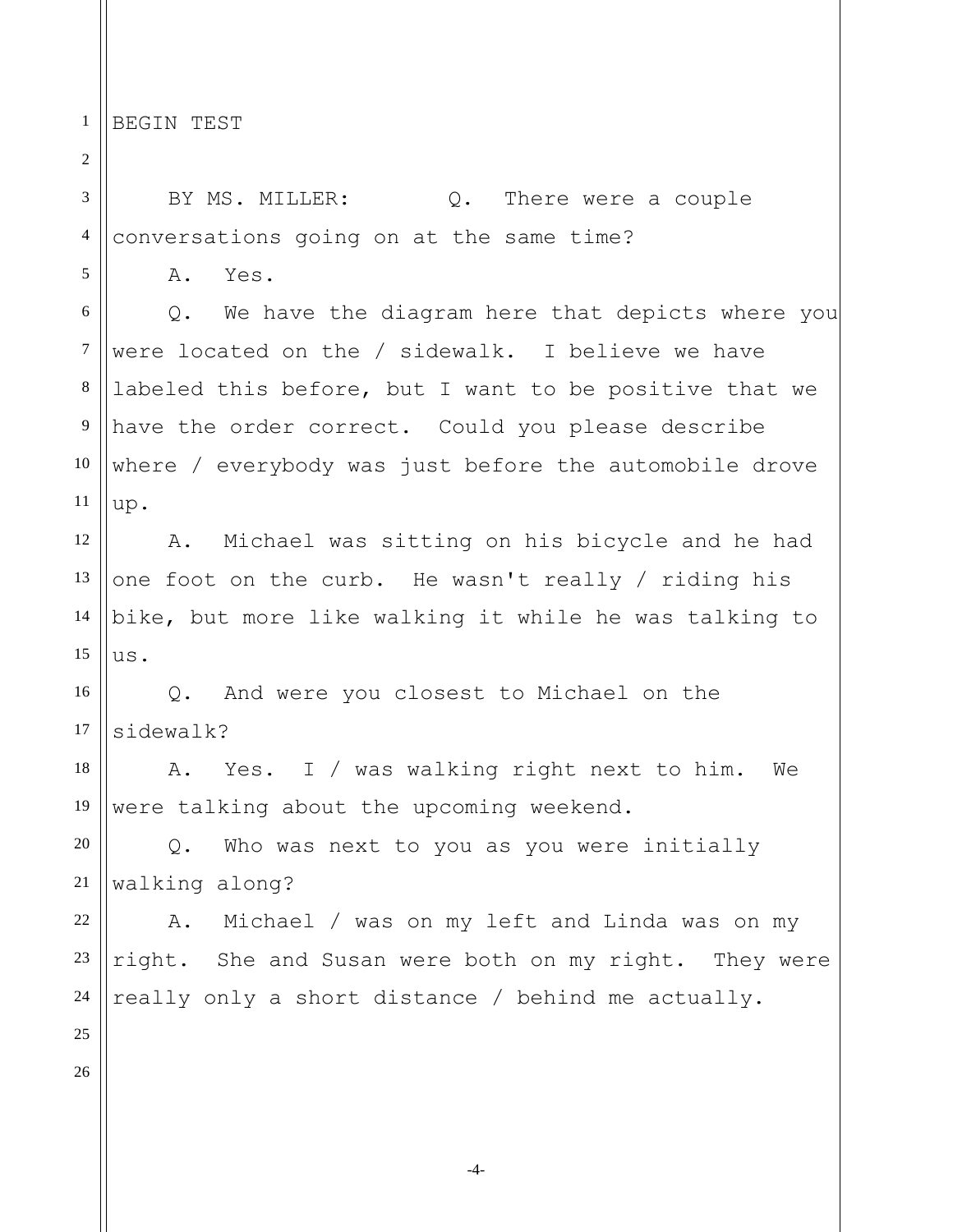1 2 3 Q. All right. When you say that, do you mean they were actually walking behind you, or how would you describe it?

4 5 6 7 A. Not / really behind us. The sidewalk section is not very wide so we were really walking together, but not really in a straight line across the / sidewalk. More like an angle.

8 9 Q. How long had you been speaking with Michael before the defendant approached you?

10 11 MS. THOMAS: Objection. Assumes facts not in evidence that / the defendant approached them.

12 13 14 MS. MILLER: He was hit by the defendant's car, your Honor, I think it is a reasonable assumption that the defendant approached them. /

15 16 THE COURT: Perhaps you can rephrase your question. Sustained.

BY MS. MILLER: Q. Let me ask you a different question. Had Michael attended the movies with all of you that night? /

A. No, he did not.

17

18

19

20

21

22 23 24 Q. Where did you meet up with him that evening? A. We were just walking home and he came riding up on his / bike. He stopped to talk to us and then we just began walking.

25 26 Q. Now, to your knowledge did Susan and Linda personally know Michael?

-5-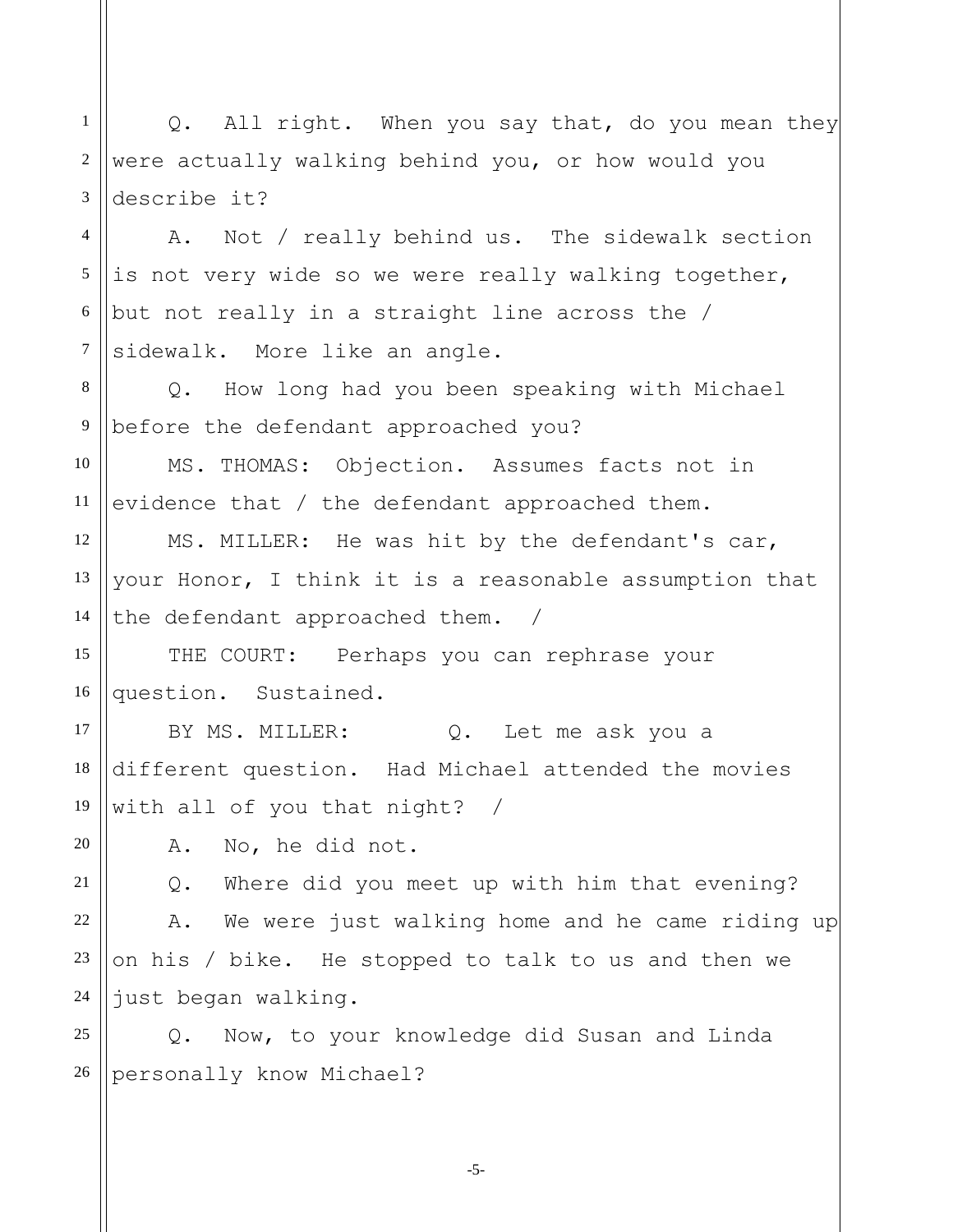A. Absolutely. / We all had attended school together the previous couple years. Q. Was Michael older than you at that time? A. He was ahead of me in school, / but I'm uncertain of his age. He probably was older. Q. When you first observed Michael, what was he doing? MS. THOMAS: Objection. Vague as to time. Are / you talking about that evening or some other time? MS. MILLER: Counsel, of course, I mean that evening. I can rephrase it if it is a problem. /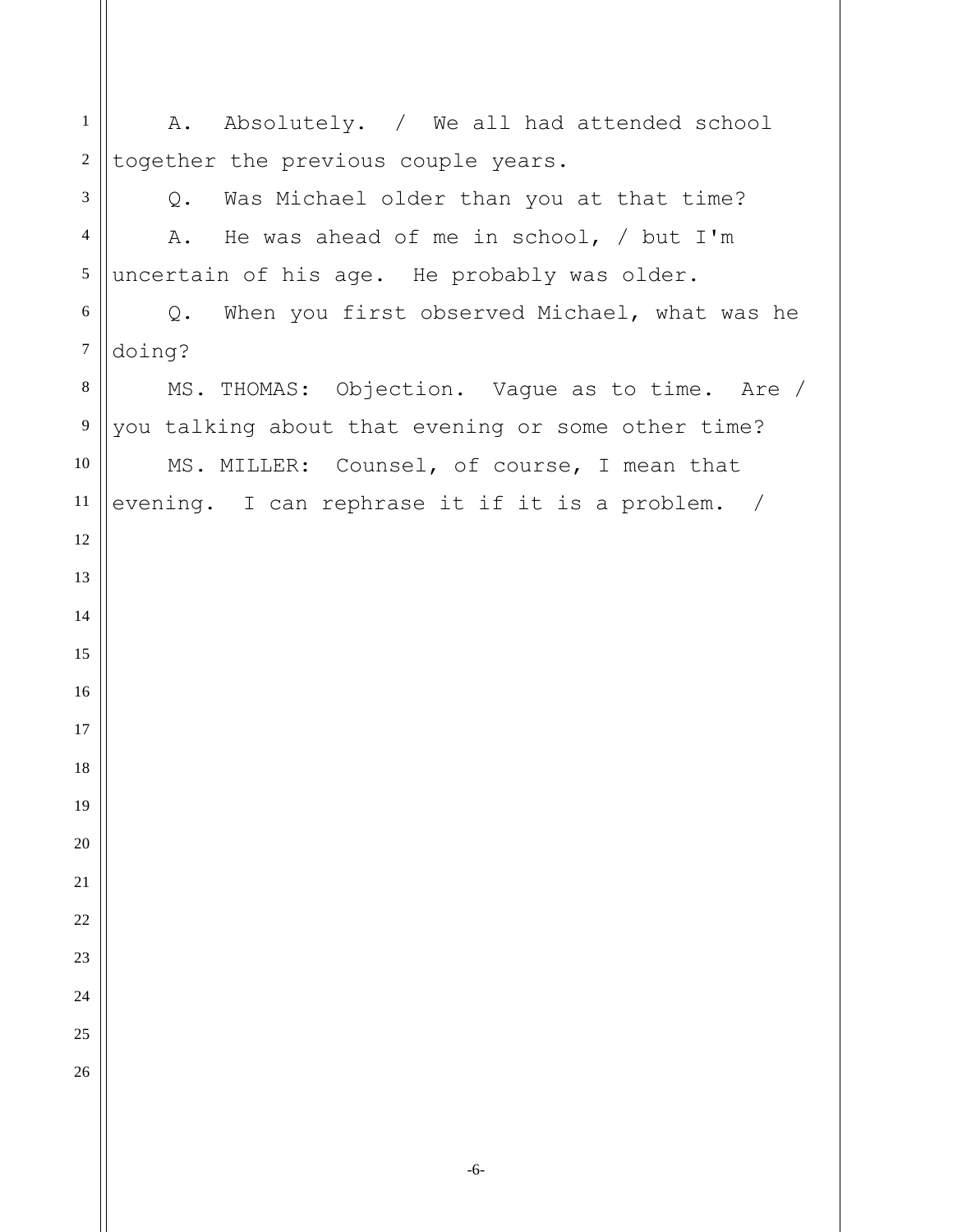1 START TYPING

2 3 4 5 6 7 8 9 10 11 12 13 14 15 16 17 18 19 20 21 22 23 24 25 26 THE COURT: The objection is overruled. Do you understand the question? THE WITNESS: Yes, your Honor. THE COURT: You may answer it, then. THE WITNESS: I initially heard Michael before I saw him. / I heard him call out to me, and when I started to turn my head around, he was already there on my left side. BY MS. MILLER:  $Q.$  What / did you hear Michael say to you prior to actually seeing him? A. I heard him loudly calling my name. I quickly turned around and he / was there. Q. How much time elapsed between when you heard Michael yell your name and when you heard the automobile approaching? A. I would estimate about -- / MS. THOMAS: Objection. Speculation. THE COURT: Counsel doesn't want you to speculate. If you have an estimate or you know a precise time, that's fine. BY MS. MILLER: Q. Let me ask you / this: How much time would you estimate passed between the time you heard him call out your name and you started

-7-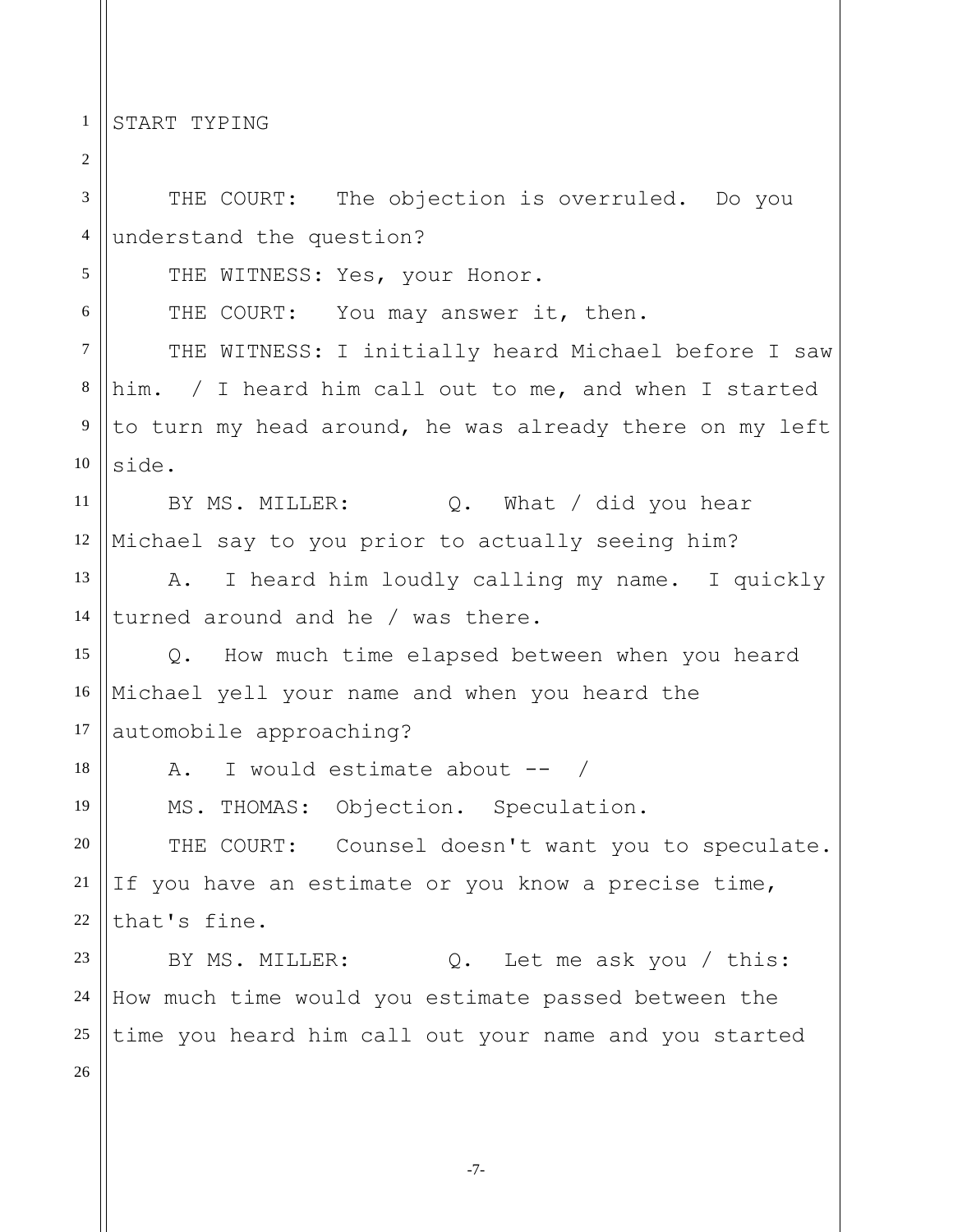1 2 3 4 5 6 7 8 9 10 11 12 13 14 15 16 17 18 19 20 21 22 23 24 25 26 talking to him and / when you heard the car approaching you? A. I would estimate that we had been walking for approximately ten minutes maybe. Q. All right. Now, let's look / back at this exhibit that you have previously drawn. Do you remember when you prepared that diagram? A. The police officer asked me to draw that / when he was asking me questions. Q. Do you remember if you completed that at the accident scene, or whether you were at the police department / when you drew that? A. It was during the time at the police department that morning. Q. Let me clarify that because I don't believe I / inquired about that before. What time of the evening was this when Michael was struck? A. I would say roughly maybe about 10:00 o'clock. Q. At night; / correct? A. Yes. Q. And what time was it when you traveled to the police department? A. I'm not positive of the time. Q. Well, you said that you / drew this diagram in the morning. Were you at the station overnight?

-8-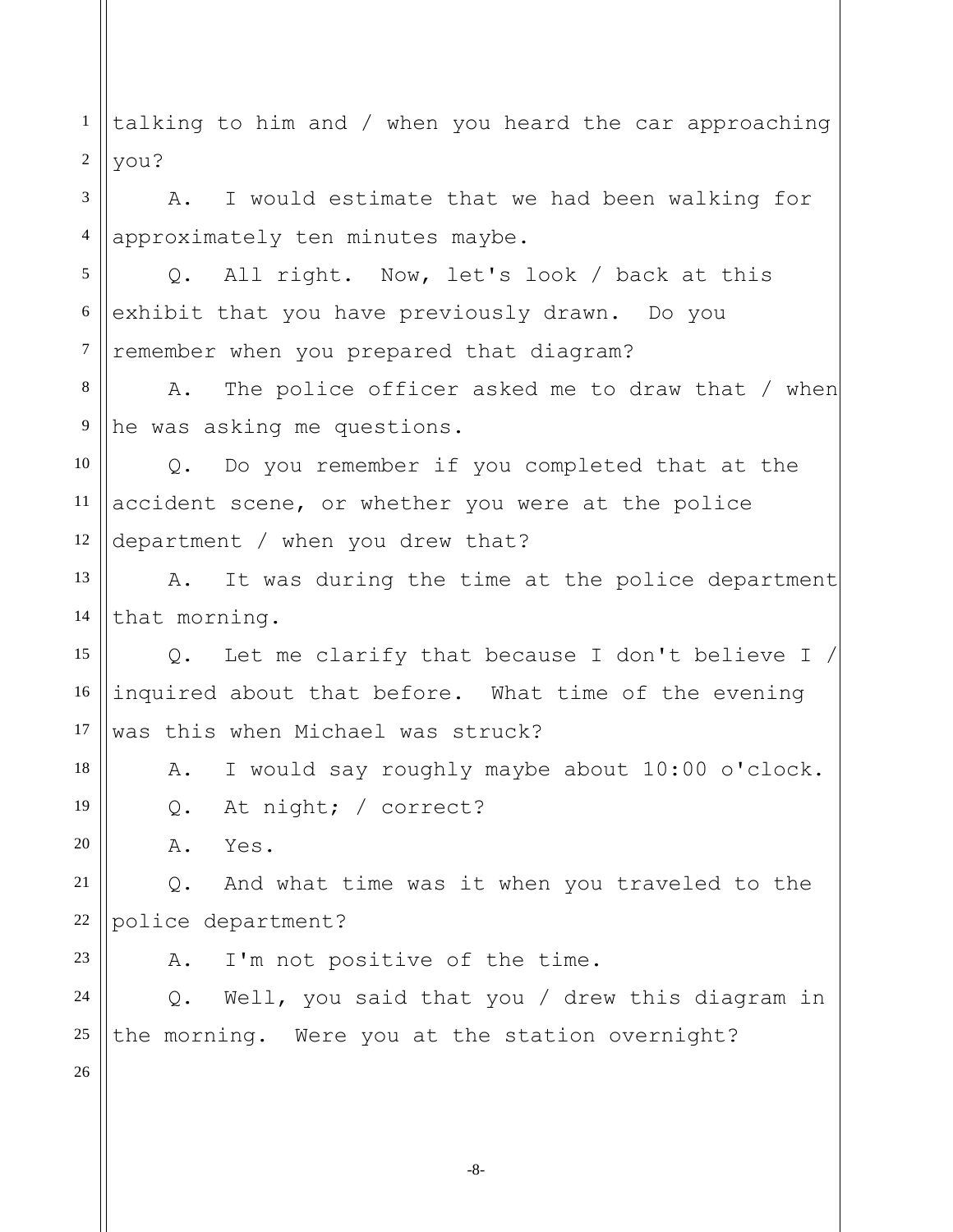| $\mathbf{1}$   | A. No, they just requested us to come to interview      |
|----------------|---------------------------------------------------------|
| 2              | with them in the / morning and we did.                  |
| 3              | Who is we?<br>$Q$ .                                     |
| $\overline{4}$ | A. Actually, I mean just myself. I am sure              |
| $\mathfrak{S}$ | everybody else talked to them, too, but I went by /     |
| $\sqrt{6}$     | myself. Actually, my father drove me down there.        |
| $\overline{7}$ | Q. Were you interviewed at the police department        |
| $\,8\,$        | that next morning about the events of the night before? |
| 9              |                                                         |
| 10             | A. Yes, I was.                                          |
| 11             | Q. Do you remember if they tape-recorded your           |
| 12             | interview?                                              |
| 13             | I seem to recall that they advised me that they<br>Α.   |
| 14             | were going to be / taping it, but I can't recall for    |
| 15             | sure.                                                   |
| 16             | MS. MILLER: Your Honor, may I ask what the next         |
| 17             | exhibit number will be.                                 |
| 18             | THE COURT: Your next exhibit will be / number 30.       |
| 19             | MS. MILLER: Thank you. I would like to mark 30 at       |
| 20             | this time. It is a photograph of the victim.            |
| 21             | MS. THOMAS: Your Honor, may I request / that she        |
| 22             | not display the photograph to the jury until we have    |
| 23             | had an opportunity to discuss it.                       |
| 24             |                                                         |
|                | MS. MILLER: I was not planning to show it / at          |
|                |                                                         |
| 25<br>26       | this time.                                              |

-9-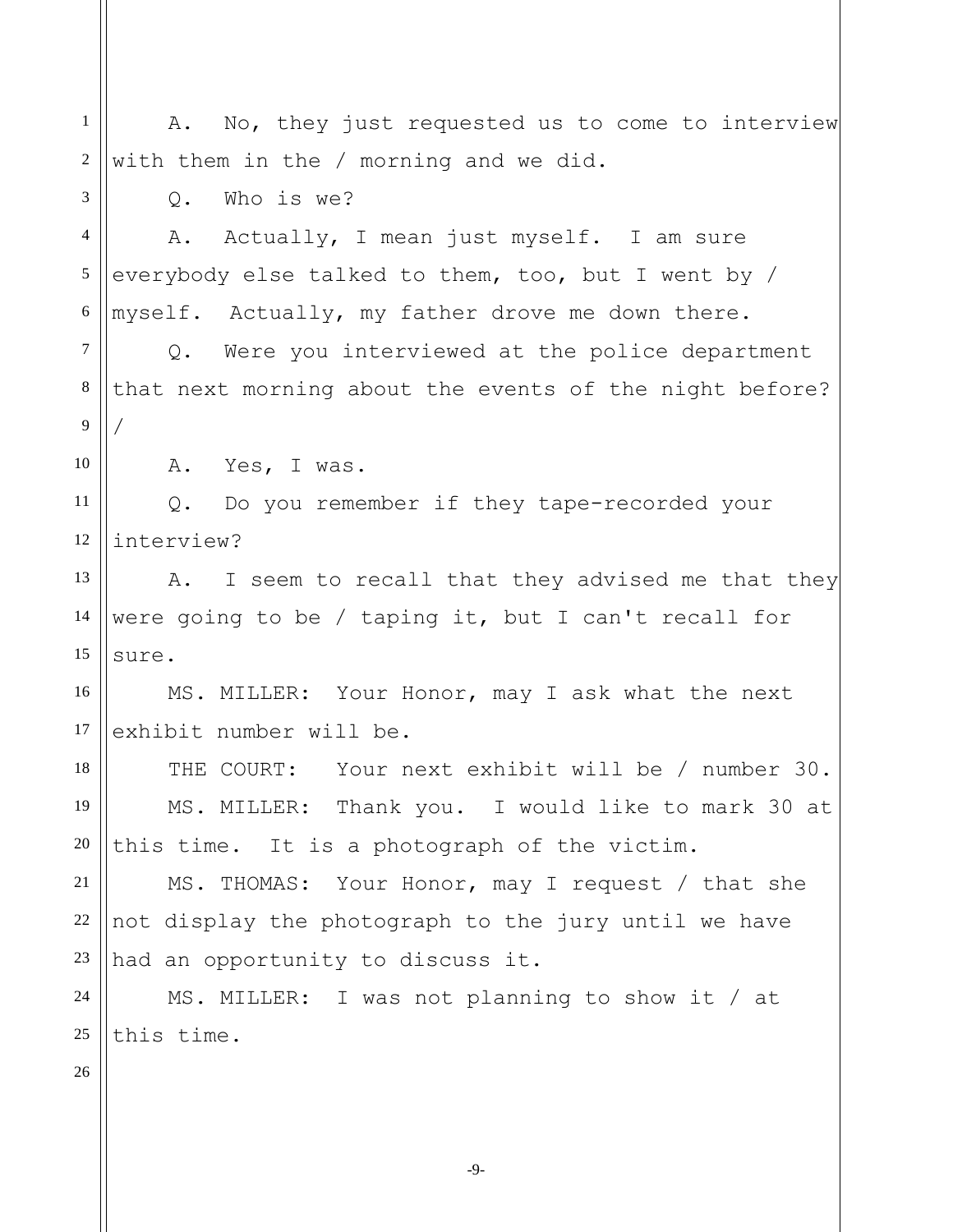1 2 3 4 5 6 7 8 9 10 11 12 13 14 15 16 17 18 19 20 21 22 23 24 25 26 THE COURT: That's fine. It is marked for identification for the time being. MS. THOMAS: I just had some comments before the exhibits are admitted into / evidence. THE COURT: Counsel is not requesting that it be admitted yet so we will address that later. MS. THOMAS: Sure. Thank you, your Honor. THE COURT: Let's proceed, please. BY MS. MILLER: Q. Do / you recognize who is shown in this photograph? A. Yes, I do. That's Michael Burton. Q. Thank you, sir. MS. MILLER: I have no further questions at this time, / your Honor. THE COURT: Any further cross-examination? MS. THOMAS: Yes, I do. Thank you. THE COURT: Let's proceed. EXAMINATION BY MS. THOMAS: Q. Mr. Brown, I just have a few more for you. A. That's fine. Q. Do / you recall your interview with the detective the morning after the accident? A. Yes, I do. Q. Do you recall the name of the detective that you / spoke to at that time?

-10-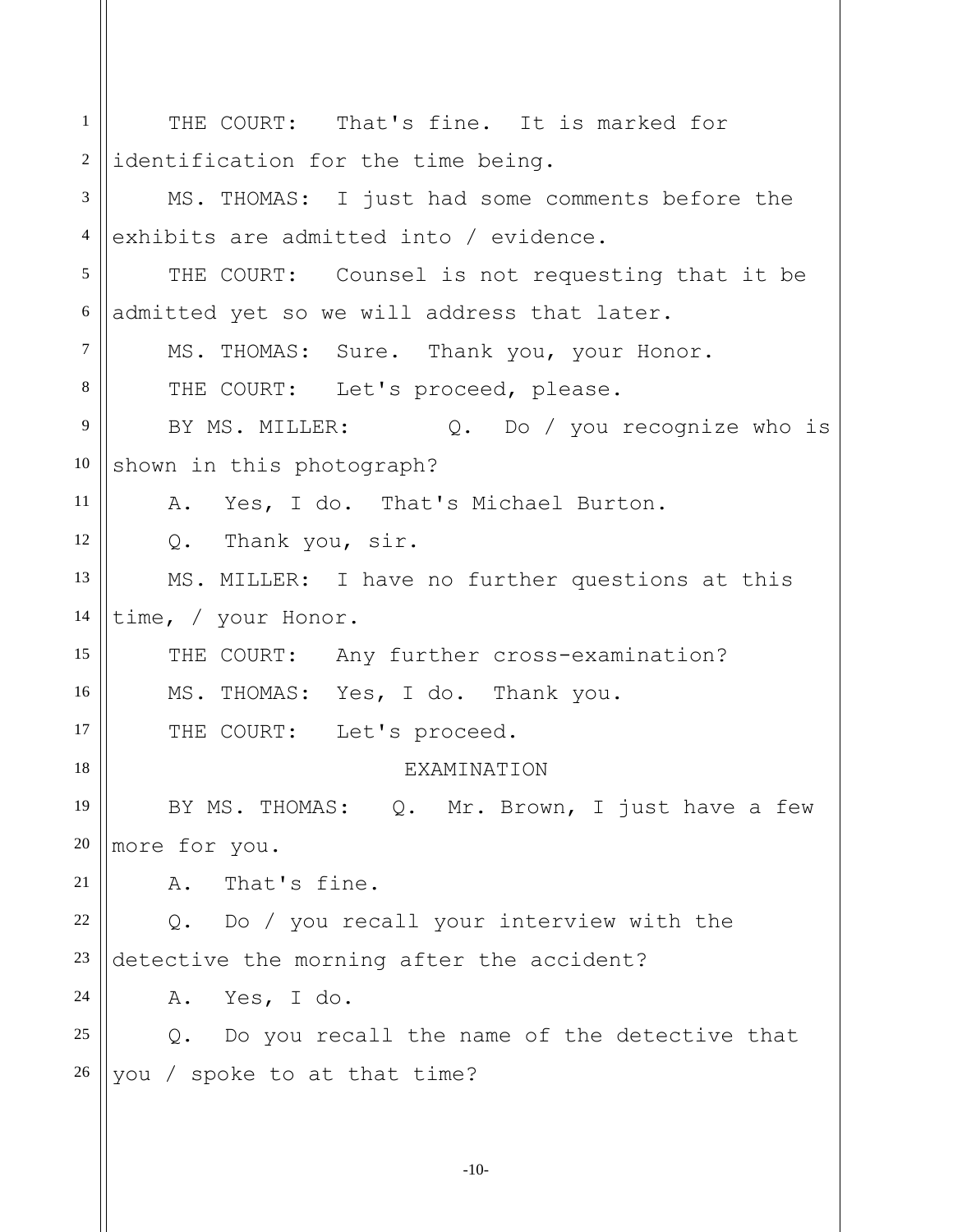1 2 3 4 5 6 7 8 9 10 11 12 13 14 15 16 17 18 19 20 21 22 23 24 25 26 A. I believe it was Officer Turner, but I am not positive. Q. Would it refresh your memory if I showed you / a police report? A. I guess. MS. THOMAS: May I approach the witness, your Honor. THE COURT: Yes. MS. MILLER: Counsel, which report are you going to show the witness? MS. THOMAS: It is / the report of this witness dated March 25. MS. MILLER: Thank you. BY MS. THOMAS: Q. Mr. Brown, does that refresh your recollection by looking at that report as to who / the officer was that you spoke to? A. Yes, it was Officer Sanchez. I apologize. I really thought it was Officer Turner. Q. That's all right. Do / you remember telling the officer that you didn't hear the car before the accident? A. No, I don't remember that. I believe I heard the car / when it skidded around the corner. Q. Did you tell the officer that the first you believed something was wrong was when you didn't see Michael / anymore?

-11-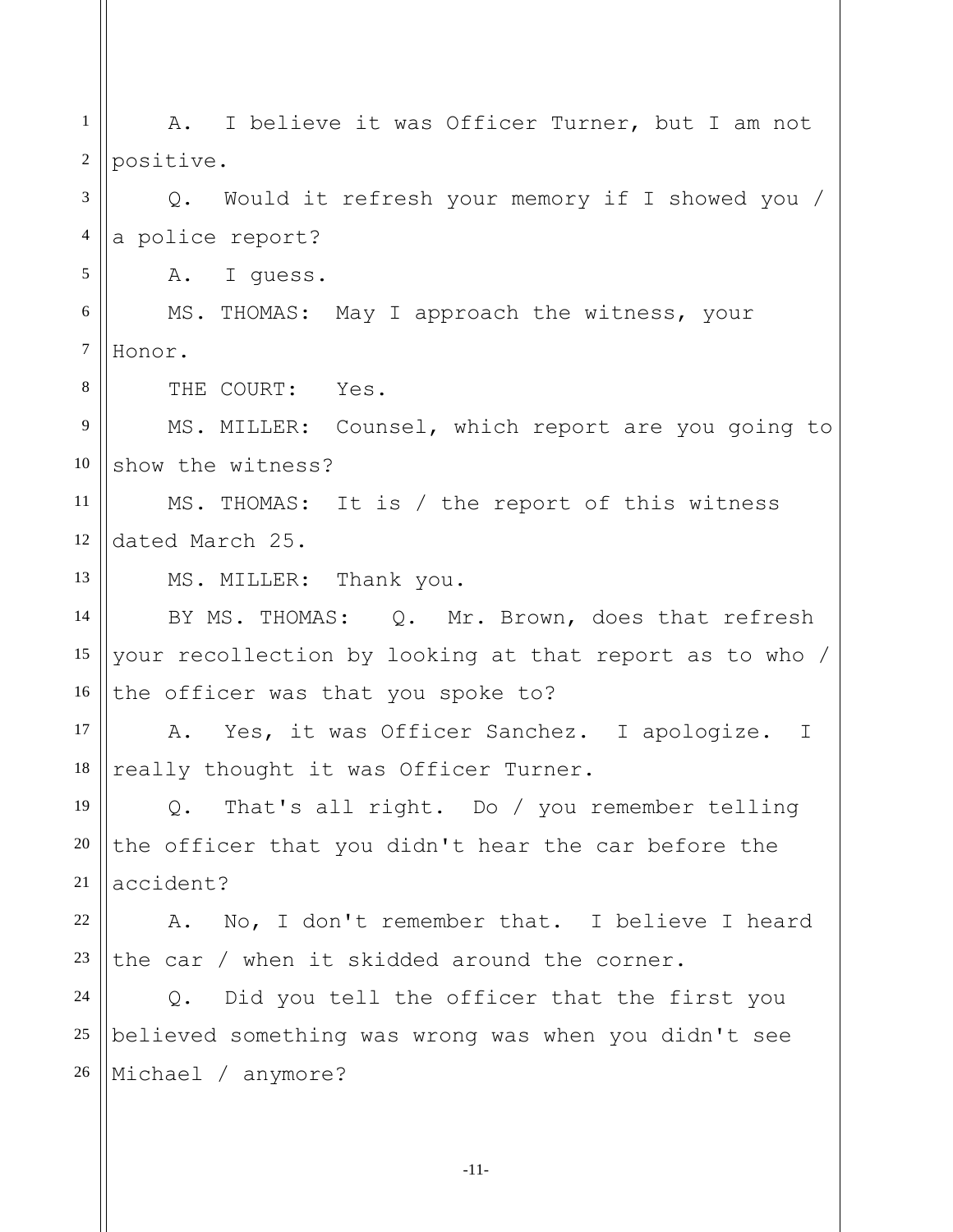1 2 3 4 5 6 7 8 9 10 11 12 13 14 15 16 17 18 19 20 21 22 23 24 25 26 A. Yes, I think I remember that. Q. What did you initially notice? A. Well, I first heard the noise and then I just remember a sudden / spraying of air. Q. What noise are you talking about? A. I heard a very loud sound of the defendant driving fast. Q. And then what did you / hear? A. I realized something terrible happened because Michael's bike was on the sidewalk, but he wasn't there. Q. What happened next? A. The three of us were / shocked and sure didn't know what to do at first. Q. Did anybody say anything? A. Well, I just made sure that they were all right and / then all three of us were kind of running around looking for Michael. We didn't know what had happened to him. Q. My question, though, was / if anybody said anything. Do you recall any conversation right after that happened? A. I recall asking what the hell happened to Michael, and Susan said / that the defendant had taken Michael. Q. What did you do next?

-12-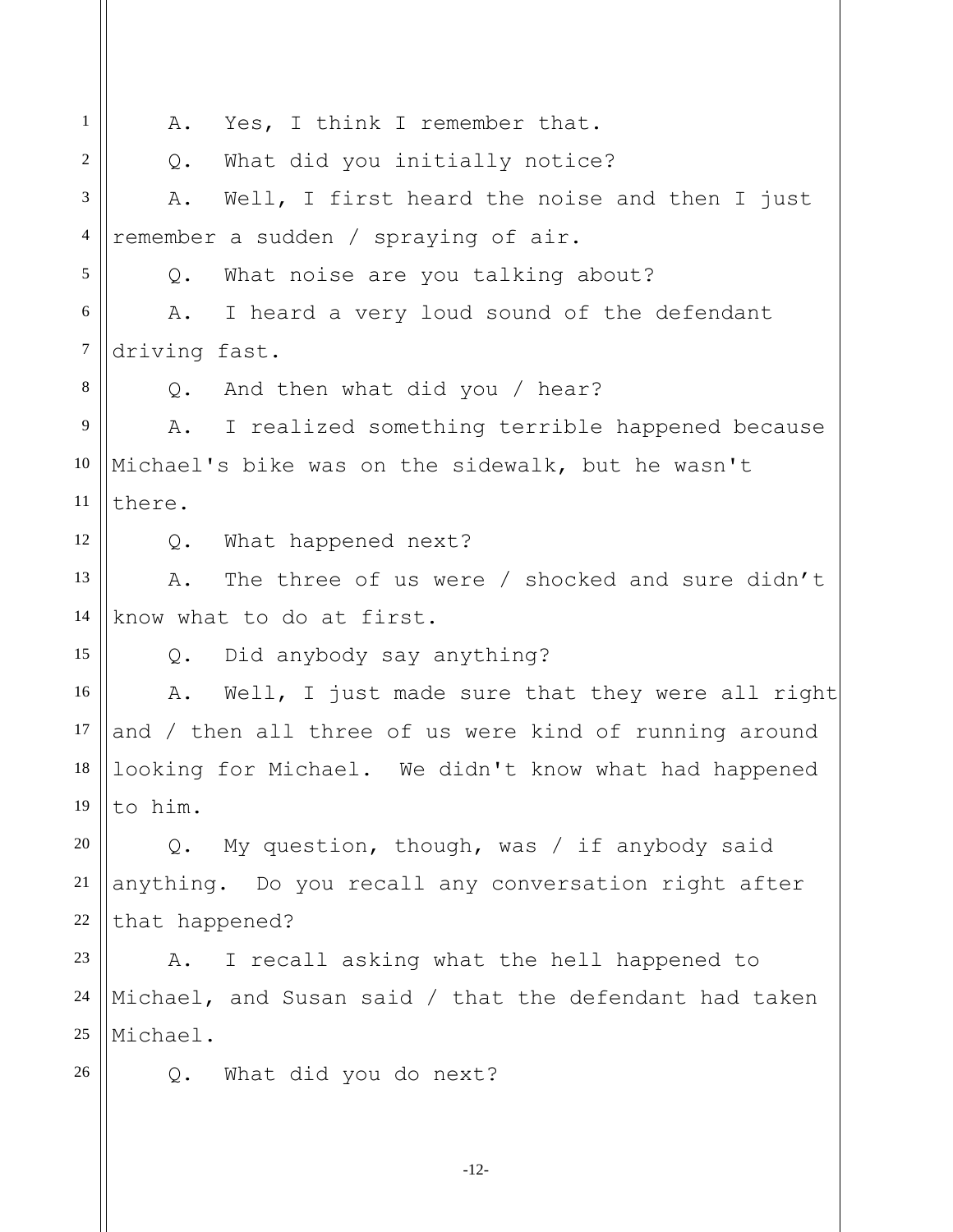1 2 3 4 5 6 7 8 9 10 11 12 13 14 15 16 17 18 A. I don't remember. Q. Do you remember telling the officer that the three of you / started to look around and you only found his bike? A. I don't really remember what I said. It has been some time ago. MS. THOMAS: Your Honor, / may I approach with the transcript to refresh the witness? MS. MILLER: Objection. I don't believe that the foundation has been laid for that yet. Counsel hasn't / asked if the witness needs to have his memory refreshed. THE COURT: Well, if that is an objection, it is sustained. BY MS. THOMAS: Q. Would it refresh your recollection if / I showed you the transcript? A. Certainly, I could look it over. Q. It is this paragraph right here. Does reading

19 20 that refresh your recollection of what / you said to the detective?

21 22 A. Well, I'll believe it if it is written here, but I don't really remember saying it right now.

Q. Do you / remember telling the officer the automobile you had seen that evening was dark in color? A. Yes.

26

23

24

25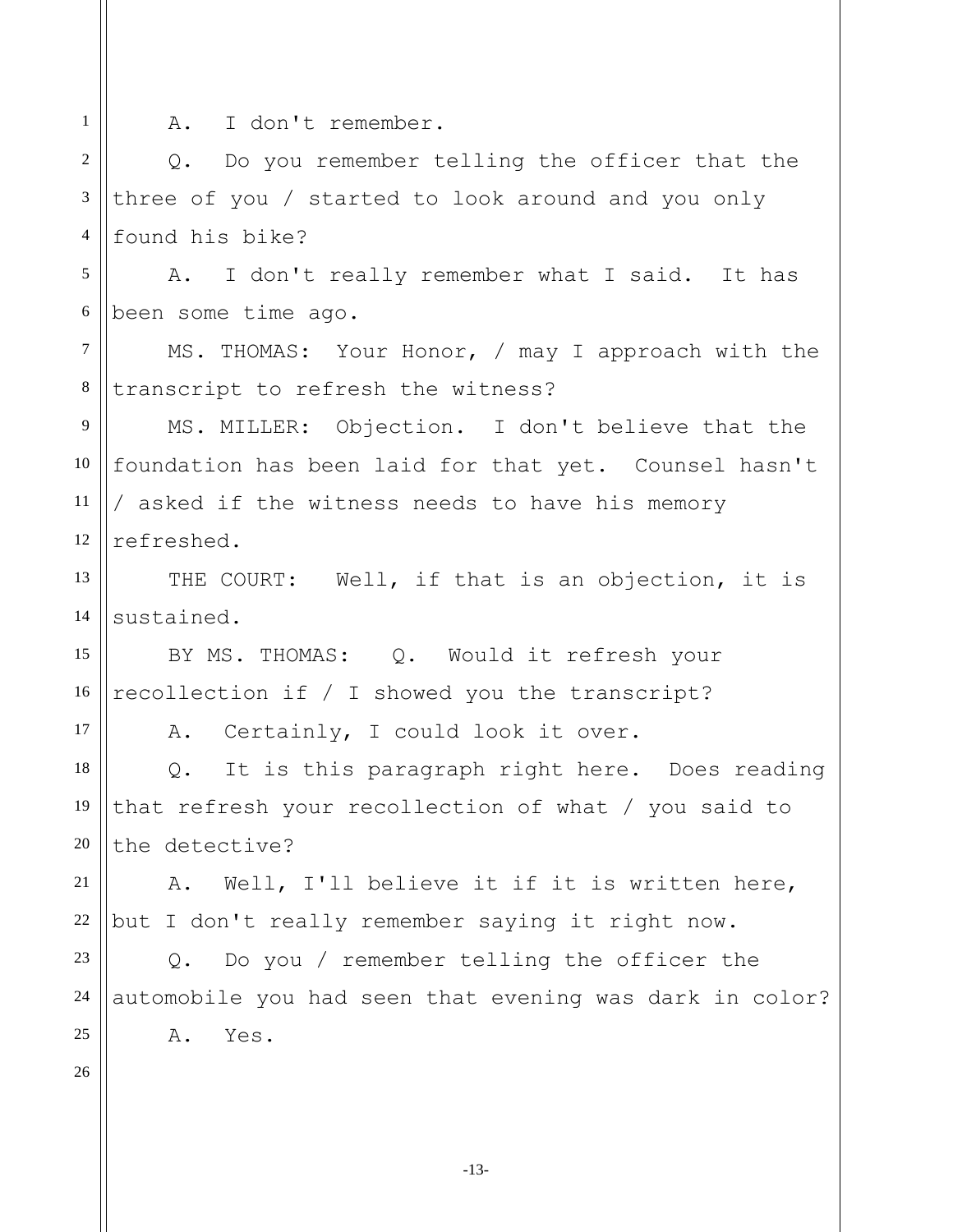1 2 3 4 5 6 7 8 9 10 11 12 13 14 15 16 17 18 19 20 21 22 23 24 25 26 Q. Do you remember what color you thought it was? / A. It was either a black or maybe a dark green. Q. Is that what you told the detective at the time of the interview? A. I believe / so. Q. Would it refresh your memory if I directed you to the transcript? A. Sure. Q. Okay. Now -- A. I guess I said it was either blue or / black. I know it was a darker color, that's all I remember definitely telling the detectives. Q. You don't remember what you observed that evening? A. No. / Q. Now, did you also tell the detectives you, Linda and Susan had been to the movie theater and were subsequently on your way to get / something to eat? A. Yes, that sounds accurate. Q. Where did you go to eat? A. We stopped at the Del Taco and then purchased something to drink. / Q. Did you sit down and drink your beverages in the restaurant, or did you --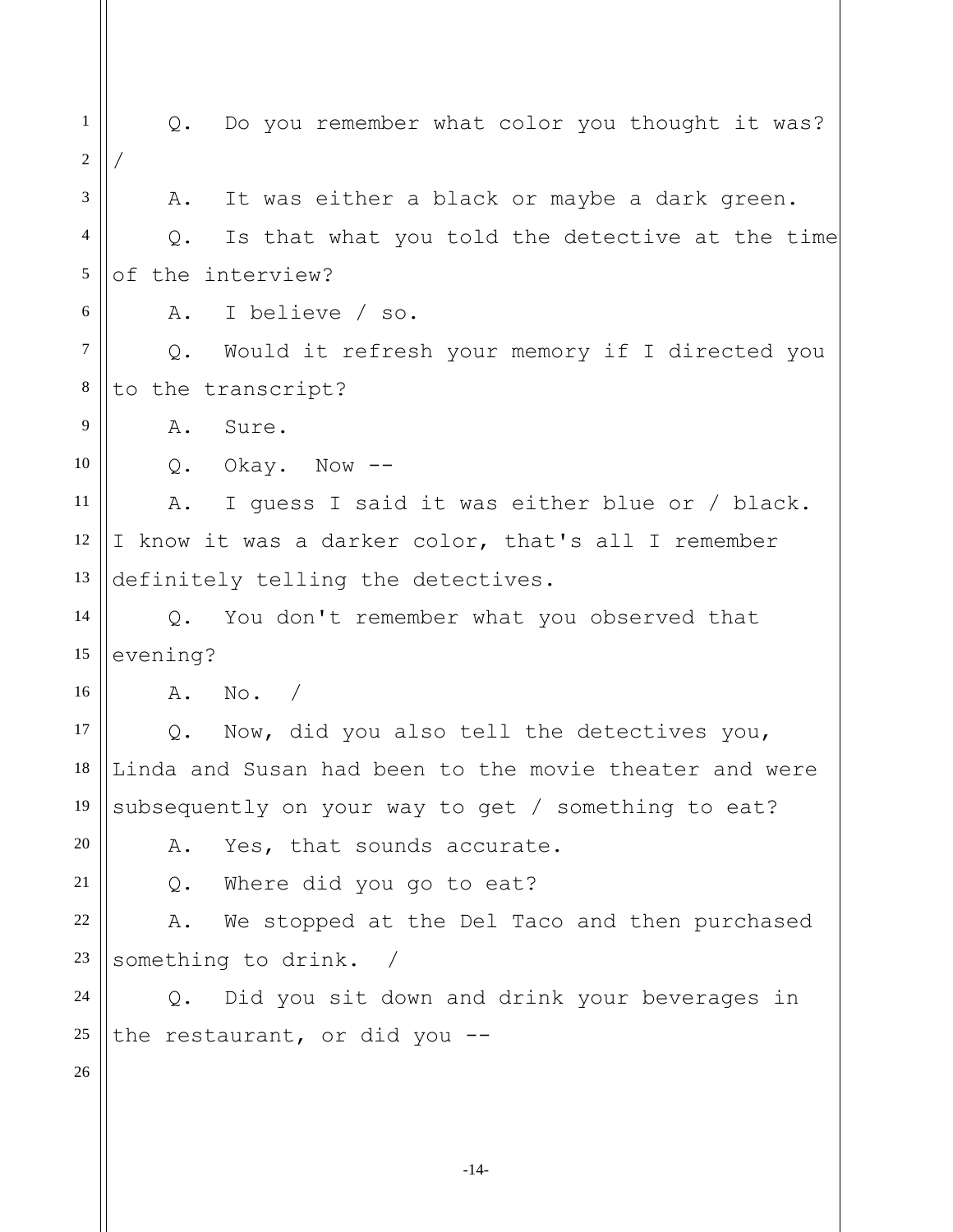1 2 3 4 5 6 7 8 9 10 11 12 13 14 15 16 17 18 19 20 21 22 23 24 25 26 A. No, we just purchased something to drink and eventually started to / walk home. Q. Did you see Mr. Burton at the Del Taco that evening? A. I don't believe so. Q. You don't remember talking to him there? A. Not / really. Q. Now, if Linda said that she had observed him earlier, would you agree with her? MS. MILLER: Objection. Hearsay. THE COURT: Sustained. BY MS. THOMAS: Q. Have you talked to Linda about / what she remembers about that night? MS. MILLER: Objection. Hearsay. THE COURT: No, not yet. Overruled. BY MS. THOMAS: Q. Have you discussed with Linda anything about that night? A. Well, sure. We are / friends and you can't help but talk about something that traumatic. Q. Did Linda express to you she saw Michael at the restaurant before he / was walking with you? MS. MILLER: Objection. Hearsay. THE COURT: Sustained. BY MS. THOMAS: Q. Tell us when you first remember seeing Michael that night?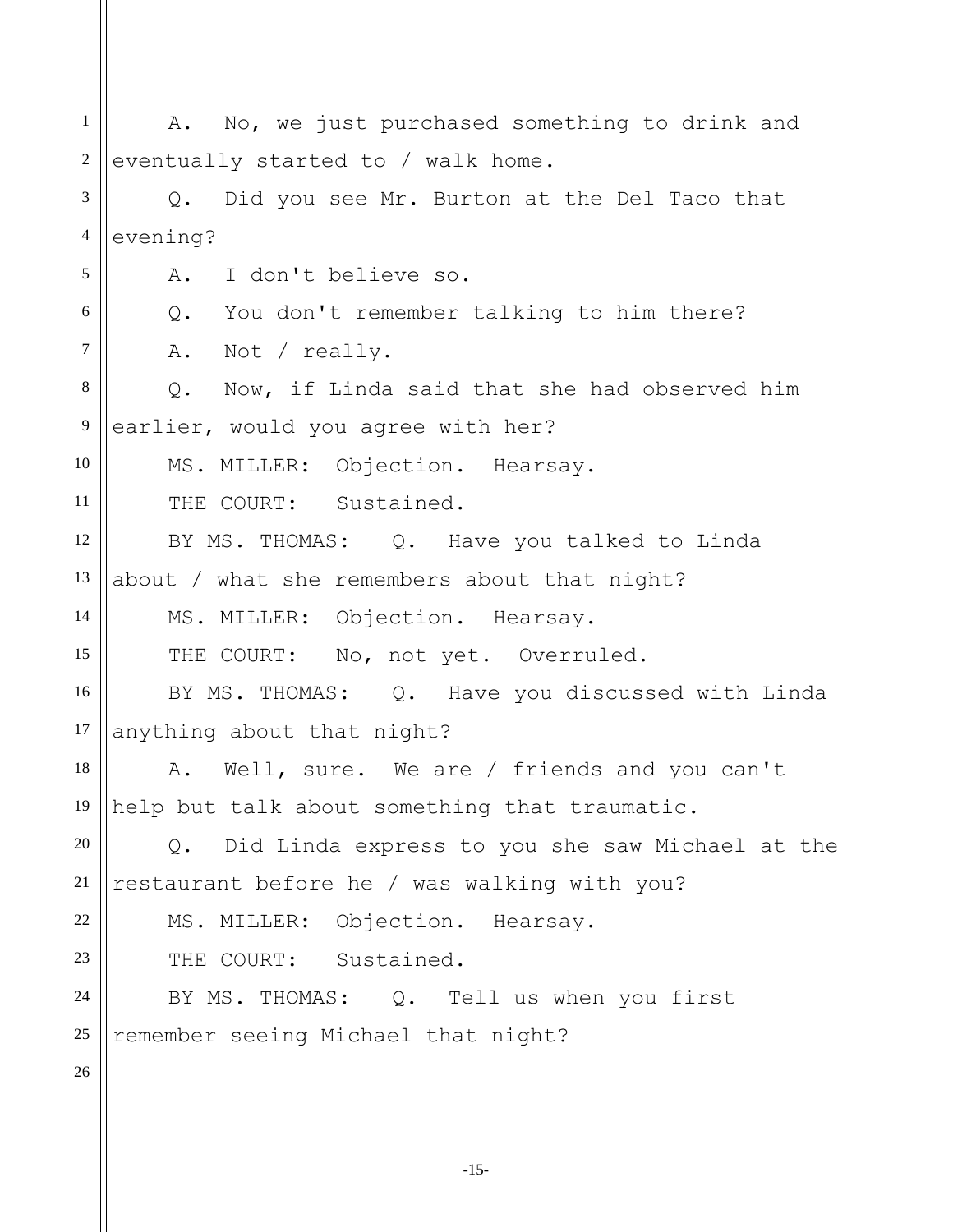1 2 3 A. When we were walking home and he came / riding up to us. Q. Had you spoken to him that afternoon at all?

4 5 A. No, I thought he was living somewhere else actually.

6 7 Q. Where did you / believe that Michael was living?

MS. MILLER: Objection. Irrelevant.

THE COURT: Sustained.

10 11 BY MS. THOMAS: 0. When was the last time that you had spoken to Mr. Burton before that night?

12 13 A. I would / have to say it was probably earlier that summer.

14 15 Q. Okay. In what context did you speak to Michael Burton?

16 17 18 19 A. I saw him at the beach. / We used to go there together when we were attending high school. I think it was downtown at the beach after school had ended in / our senior year.

20 21 Q. You had graduated in June before this accident happened?

A. Correct.

23 24 25 MS. THOMAS: No further questions, your Honor. THE COURT: All right. Do you have any more / redirect?

26

22

8

9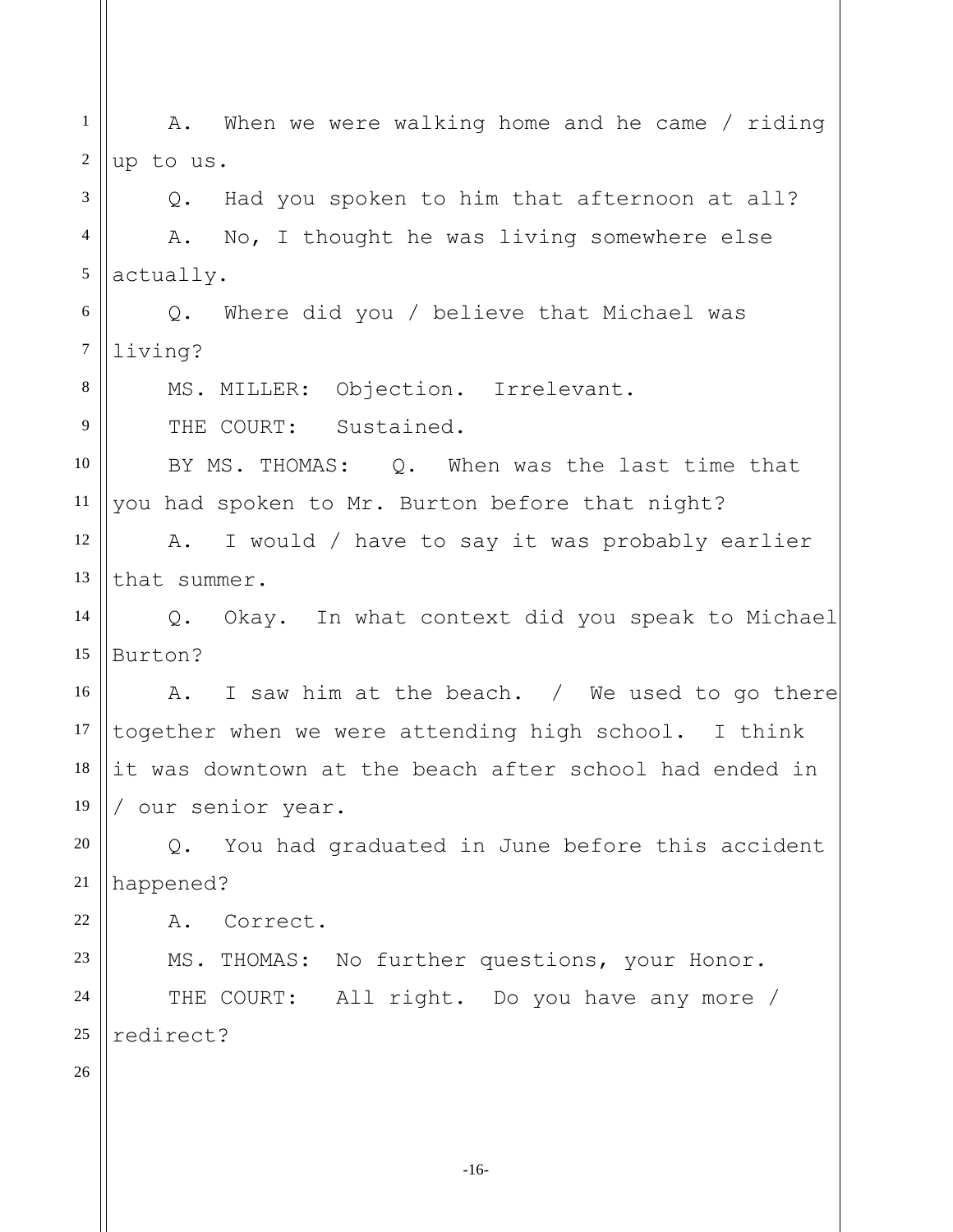| $\mathbf{1}$   | MS. MILLER: Just a couple questions, if I may,          |
|----------------|---------------------------------------------------------|
| $\sqrt{2}$     | your Honor.                                             |
| 3              | THE COURT: What's your time estimate? Is this           |
| $\overline{4}$ | something that we can finish before lunch?              |
| 5              | MS. MILLER: I believe / so. I only have an area         |
| 6              | or two that I wanted to straighten out.                 |
| $\tau$         | THE COURT: Very well. Proceed.                          |
| 8              | <b>EXAMINATION</b>                                      |
| 9              | BY MS. MILLER: Counsel asked you some                   |
| 10             | questions about your statement / to the detective after |
| 11             | Michael was hit. Do you remember that line of           |
| 12             | questioning?                                            |
| 13             | Α.<br>Yes.                                              |
| 14             | Q. You testified that you remembered the car being      |
| 15             | a dark / color; is that correct?                        |
| 16             | A. Yes.                                                 |
| 17             | Q. Were you able to describe the car to the             |
| 18             | officers other than the color?                          |
| 19             | A. Yes, I told them it resembled / a small compact      |
| $20\,$         | car and that it had four doors. I thought probably it   |
| 21             | was a Honda, but I wasn't sure.                         |
| 22             | Q. Did you see the / back of the Honda as it drove      |
| 23             | away after it hit Michael Burton?                       |
| 24             | A. Yes, I did. I saw the back lights and told the       |
| $25\,$         | detectives / the right one was burned out.              |
| $26\,$         | MS. THOMAS: Objection. Speculation, your Honor.         |

-17-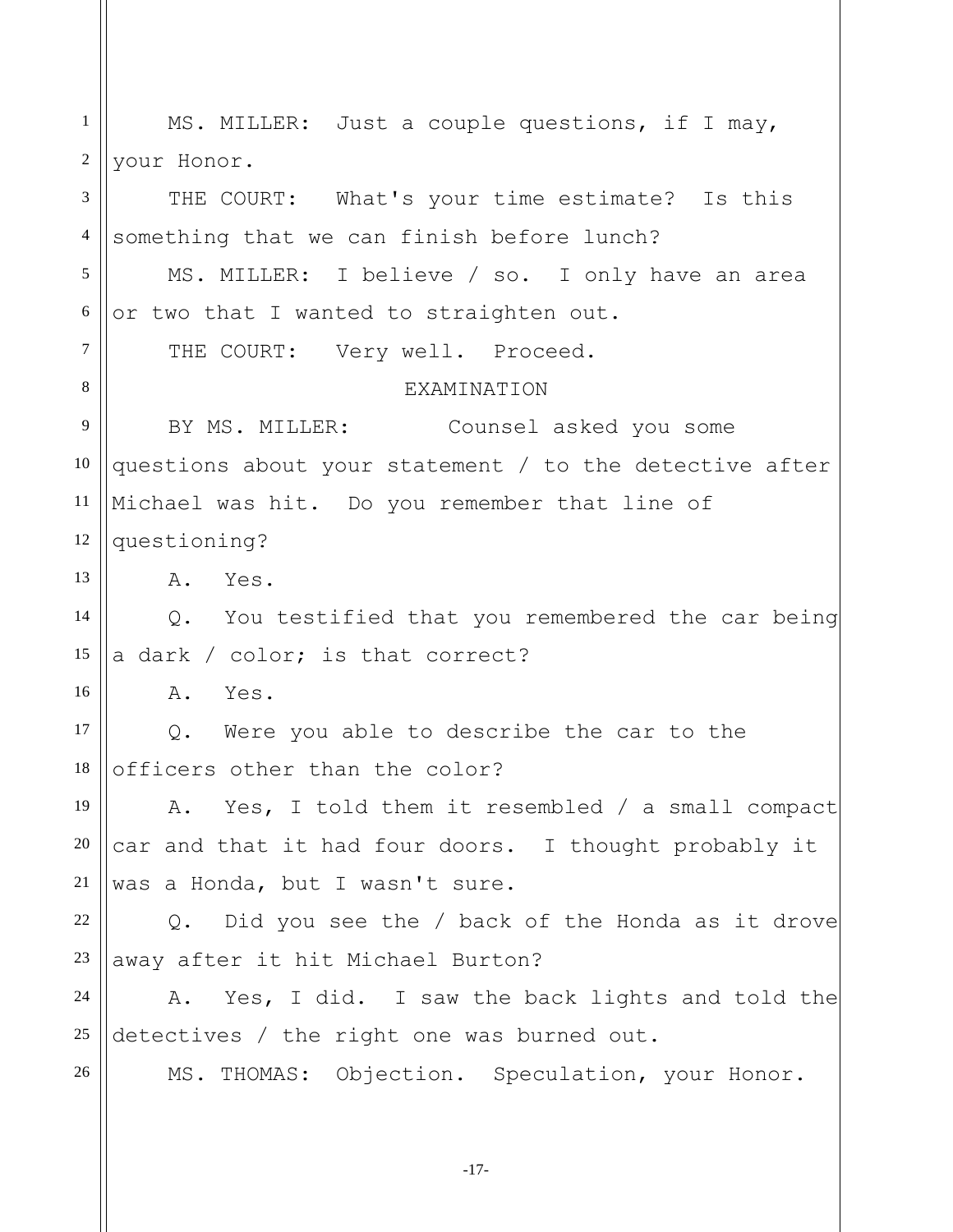THE COURT: Overruled.

2 3 MS. THOMAS: It is speculation whether it was burned out, your Honor.

THE COURT: Overruled. Next question.

5 6 7 8 BY MS. MILLER:  $Q.$  Counsel, / also asked you regarding when you had previously seen your friend before he was killed. You mentioned seeing him at the beach over the summer; / is that right?

9 12 A. Well, I believe that's the last time I saw him. I might have seen him at a party over the summer, but / I don't really remember that. I just know that it is possible.

13 14 MS. THOMAS: Move to strike, your Honor. No foundation.

THE COURT: Sustained.

16 17 BY MS. MILLER: Q. But, you do specifically remember / seeing him downtown at the beach?

18 19 A. We used to go surfing together. I would see him there.

20 21 22 23 Q. You testified earlier that you were talking to / him about the beach right before the car approached. Were you making plans to do something or were you remembering trips from the past?

24 25 A. No, / we were talking about maybe getting together that weekend at the beach. Like I said, I

26

1

4

10

11

15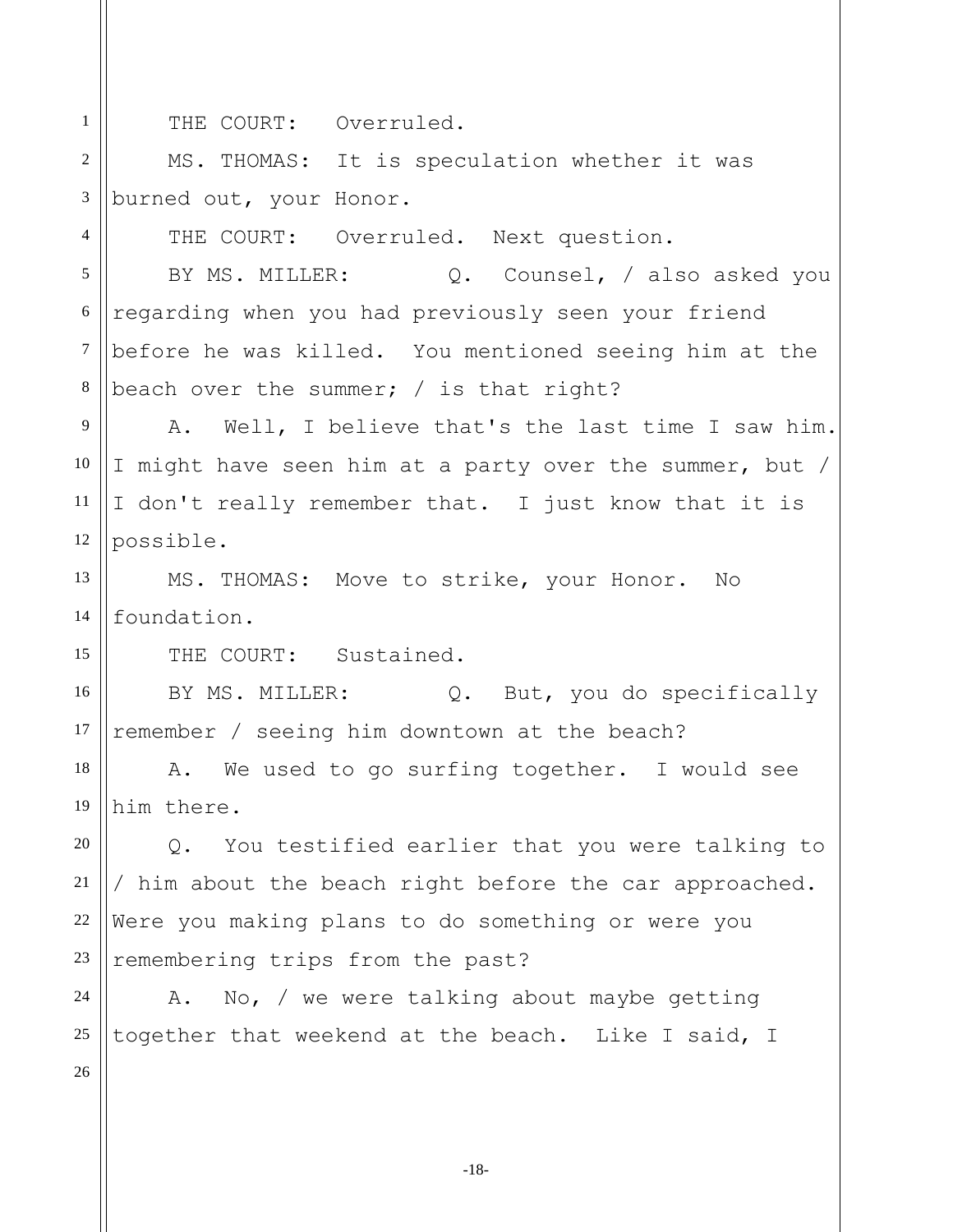1 2 3 4 5 6 7 8 9 10 11 12 13 14 15 16 17 18 19 20 21 22 23 24 25 26 didn't know that he was in town and I / thought it would be fun to go to the beach again. Q. Had you actually made plans before the accident? MS. THOMAS: Objection. Irrelevant. THE COURT: Sustained. BY MS. MILLER: Q. All right. One / other area that I wanted to ask you about. Counsel asked you about your conversations with Linda and Susan regarding this incident. Do you recall / that? A. Yes. Q. Now, do you see them on a regular basis, or did you see them on a regular basis before that night? A. Well, I / worked with Linda and saw her all the time. Susan was not around as much, but I saw her every now and then. Q. I hope / this question isn't too personal, but were you dating either of these girls? A. No, we were just friends. Q. And had you dated them at any / time in the past? A. Well, I guess it depends on what you consider a date. We mostly hung out with a group of friends. Q. Do / you currently have a girlfriend now? A. No, not at this time.